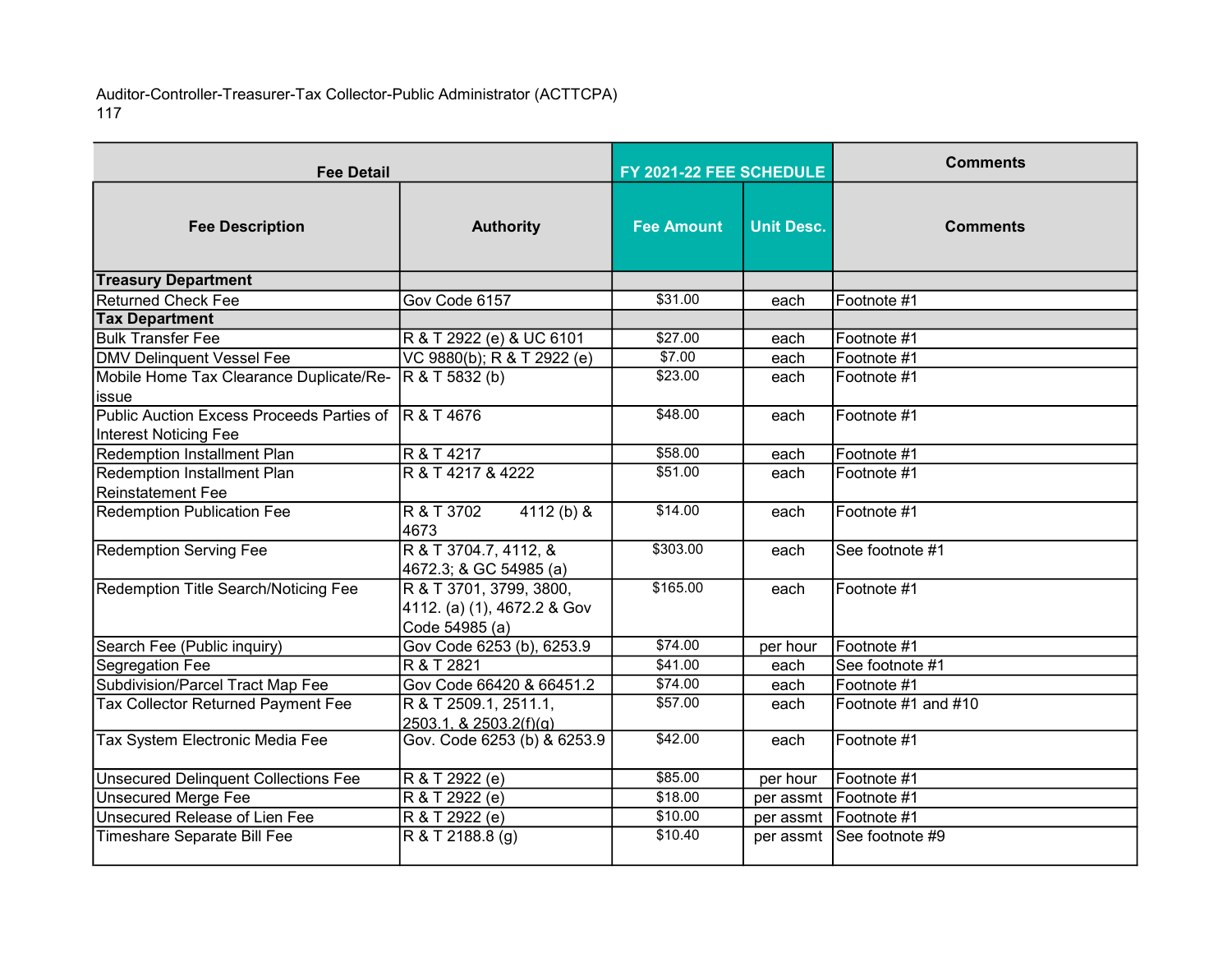Auditor-Controller-Treasurer-Tax Collector-Public Administrator (ACTTCPA) 117

| <b>Fee Detail</b>                                                |                                                                                     | FY 2021-22 FEE SCHEDULE |                   | <b>Comments</b>     |
|------------------------------------------------------------------|-------------------------------------------------------------------------------------|-------------------------|-------------------|---------------------|
| <b>Fee Description</b>                                           | <b>Authority</b>                                                                    | <b>Fee Amount</b>       | <b>Unit Desc.</b> | <b>Comments</b>     |
| Monthly Pmt Plan setup                                           | <b>R&amp;T</b> code 4143                                                            | \$77.00                 | each              | Footnote #1         |
| Monthly Payment plan statements by direct R&T code 4143<br>lmail |                                                                                     | \$9.00                  | each              | Footnote #1         |
| Monthly Payment plan statements by email R&T code 4143           |                                                                                     | \$7.00                  | each              | Footnote #1         |
| <b>BUSINESS LICENSES:</b>                                        |                                                                                     |                         |                   |                     |
| Initial Year Fee (General License)                               | BL Ord 6.00.005 & 6.12.010;<br>Bus. & Prof Code 16100 (a)                           | \$39.00                 | each              | Footnote #1         |
| Renewal Fee (General License)                                    | BL Ord 6.00.005 & 6.12.010;<br>Bus. & Prof Code 16100 (a)                           | \$30.00                 | each              | Footnote #1         |
| <b>Specific License Fee:</b>                                     |                                                                                     |                         |                   |                     |
| Card Games or Tables for Hire Fee                                | BL Ord. 6.36.010 & Bus. &<br>Prof. Code 16100 (a)                                   | \$300.00                | per table         | Footnote #2         |
| Card Room Tournament Fee                                         | BL Ord. 6.36.010 & Bus. &<br>Prof. Code 16100 (a)                                   | \$206.00                | each              | Footnote #1         |
| Solicitor's Identification Card Fee                              | BL Ord. 6.12.010, 6.24.010,<br>6.24.030, & 6.24.090; Bus. &<br>Prof. Code 16100 (a) | \$20.00                 | each              | Footnote #1         |
| lFireworks Initial Year Fee                                      | BL Ord. 6.12.010 & 6.32.070                                                         | \$293.00                | each              | Footnote #1         |
| Fireworks Renewal Fee                                            | BL Ord. 6.12.010 & 6.32.070                                                         | \$62.00                 | each              | Footnote #1         |
| California Cannabis Authority                                    | BL Ord. 6.00.005 & 6.12.04 &<br>6.90                                                | \$280.00                | each              | Footnote #1 and #13 |
| <b>Public Administrator Fees:</b>                                |                                                                                     |                         |                   |                     |
| Public Administrator Investigation Fee                           | Probate Code 7601 (a), 7602                                                         | <b>Actual Costs</b>     |                   | Footnote #11        |
| <b>Statutory Fees:</b>                                           |                                                                                     |                         |                   |                     |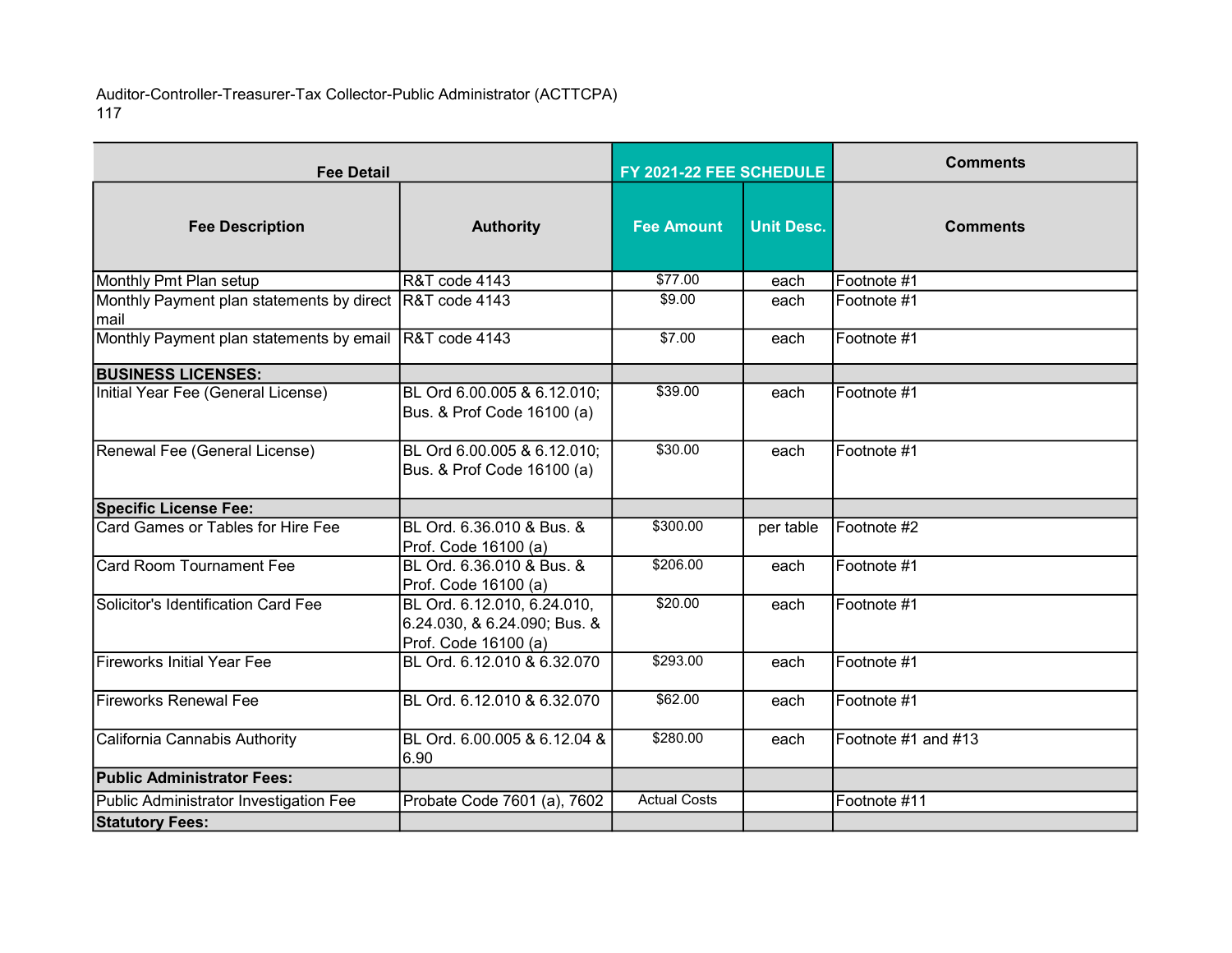Auditor-Controller-Treasurer-Tax Collector-Public Administrator (ACTTCPA) 117

| <b>Fee Detail</b>                                                                                            |                                                                                                                | FY 2021-22 FEE SCHEDULE |                   | <b>Comments</b>                |
|--------------------------------------------------------------------------------------------------------------|----------------------------------------------------------------------------------------------------------------|-------------------------|-------------------|--------------------------------|
| <b>Fee Description</b>                                                                                       | <b>Authority</b>                                                                                               | <b>Fee Amount</b>       | <b>Unit Desc.</b> | <b>Comments</b>                |
| <b>Charge for Copies</b>                                                                                     | Gov. Code 6253 and County<br>Policy                                                                            | \$ .10/page             | each              | Footnote #3                    |
| Charge for Certification                                                                                     | R & T 162                                                                                                      | \$1.10/doc              | each              | Footnote #3                    |
| Distribution to the State from Excess<br>Proceeds                                                            | R & T Code 4672                                                                                                | \$1.50                  |                   | Footnote #3 and #4             |
| <b>Redemption Fee</b>                                                                                        | R & T Code 4102, 4656.5                                                                                        | \$15.00                 | per assmt         | $F$ ootnote #3 and #12         |
| Tax Sale Fee-Cost of Preparing and<br>Conducting the Sale                                                    | R & T Code 4112 (a) (3) &<br>4672.1, GC 54985.                                                                 | \$346.00                | per assmt         | <b>IFootnote</b> #1            |
| Public Administrator "In Lieu of Bond" Fee                                                                   | Probate Code 7621(d)                                                                                           | \$25.00                 | estate            | per WOCA Footnote #3 and #6    |
| Public Administrator Statutory Fee                                                                           | Probate Code 7622, 7623(b),<br>7666, & 10800; SLO Co Local<br>Rule 11.1004 & App. D; CA<br>Rule of Court 7.701 | \$1,000.00              | estate            | per WOCA Footnote #3 and #7    |
| <b>Current Secured Delinquent Cost Fee</b>                                                                   | R & T Code 2621 & Gov.<br>Code 54985 (a)                                                                       | \$20.00                 |                   | per assmt   Footnote #3 and #8 |
| SB 1186 State \$1 surcharge for CASP                                                                         | Gov Code 4467                                                                                                  | \$1.00                  |                   | per license Footnote #3 and #5 |
| <b>COBRA Benefits Administration</b>                                                                         | US Dept of Labor                                                                                               | 2.00%                   | In dollars        | Footnote #3                    |
| <b>Support Deduction Processing Fee</b>                                                                      | Calif Family Code 5235 (d)                                                                                     | \$1.50                  |                   | Footnote #3                    |
| Wage Garnishment Processing Fee                                                                              | Calif CCP Code 706.034                                                                                         | \$1.50                  |                   | Footnote #3                    |
| <b>Audit Staff</b>                                                                                           |                                                                                                                |                         |                   |                                |
| <b>Accounting/Audit Rate</b>                                                                                 | Gov't Code Section 26883                                                                                       | <b>Actual Costs</b>     | Hours             | Footnote #11                   |
| <b>Research Rate</b>                                                                                         | Gov't Code Section 6253(b)<br>and 6253.9                                                                       | <b>Actual Costs</b>     | <b>Hours</b>      | Footnote #11                   |
| Special Assessment Adjustments and Data Gov't Code Section 51800<br>Information Reports for Outside Agencies |                                                                                                                | \$36.00                 | each              | IFootnote #11                  |